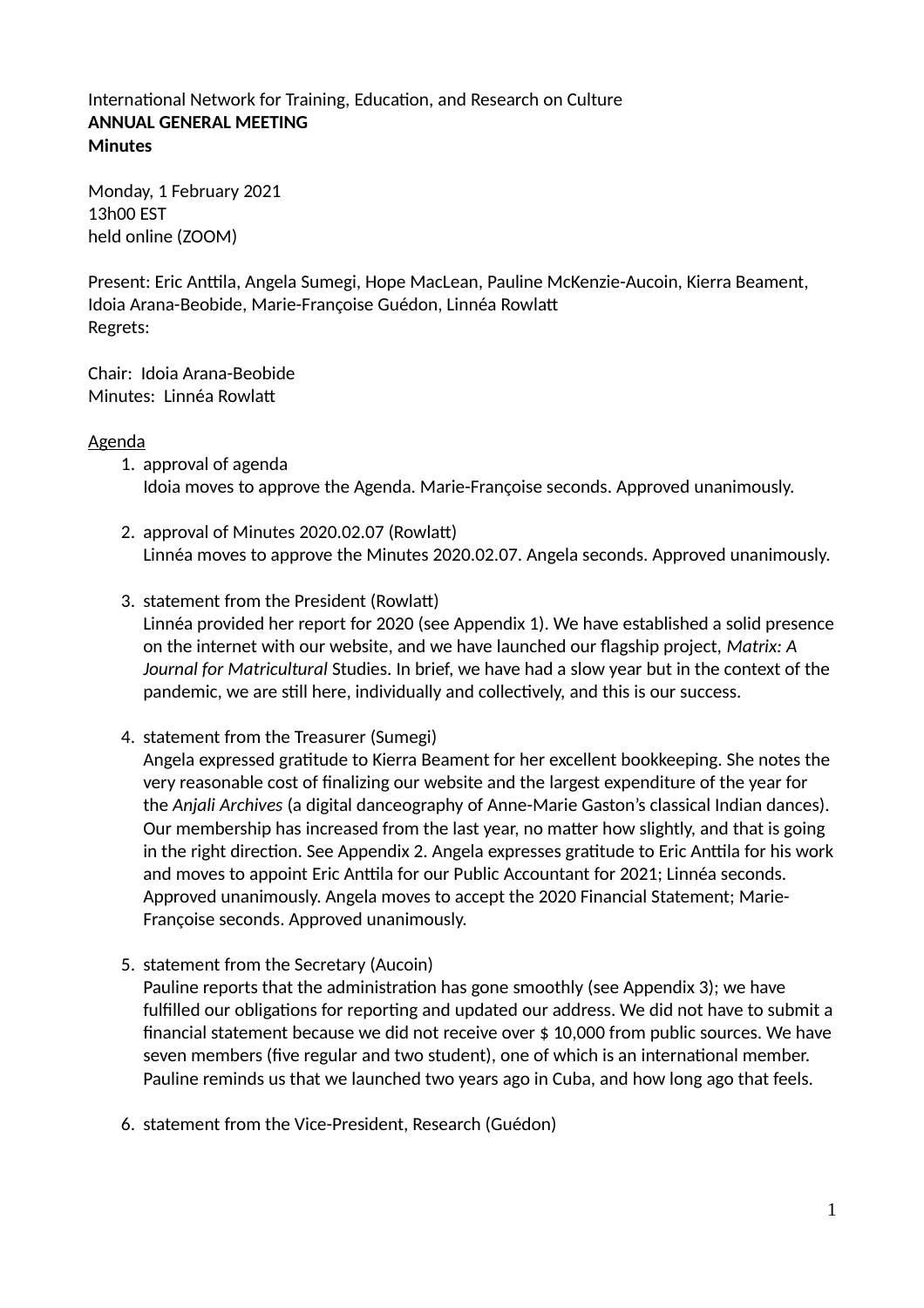Marie-Françoise reports that our research activities were concentrated on *Matrix*, with all the tasks associated with a scholarly journal. The pandemic has hit us hard and forced us to shelf several projects. Our search for funding has slowed and all our funding has so far been within. Our current idea of matrilineality has proven to be inadequate against the data and our definition of matriculture becomes more and more important to understand what is actually going on. Developments will be presented at CASCA and be included in Part 2 of her Research Report. With regards to the World Matricultural Exhibit, the situation in China has changed so dramatically that we will not be able to return for the foreseeable future. We had changed the project into a book; technical support and a printer are returning to operations and they will be able to process the photos. The project will revive in May 2021 and she will seek assistance for finding maps, formatting photos, and determining original citations, for example. Mapping the matricultures is the first priority, with the book the second priority. Pauline and Marie-Françoise discuss the opportunities for archiving Marie-Françoise documents among the women's archives at the University of Otawa; Pauline will look into that archive. Several of us will be participating in CASCA 2021, the material of which will need to be summarized for *Matrix*. InterCulture (Otawa) has successfully sponsored Chinese students, some of whom are interested in joining the Network on Culture. Theories are the link between what we want to study and politics; theories mater a lot. Kierra's research project focuses on investigating the reason why Indigenous women artists use geometric designs and male artists use figurative designs; Marie-Françosie hopes Hope will be involved with the challenge of identifying the artist or creator of artefacts. See Appendix 4. Marie-Françosie expresses her gratitude for the Network on Culture, without which there would be much less happening.

7. approval of 2020 financial statements (Anttila)

Eric Anttila confirms our Financial Statements are well presented and offers his congratulations. For future audits, he requests the monthly bank statements; this will allow him to do a more thorough audit. Kierra agrees to do this and will send them all at the end of the fiscal year, in one email.

- 8. appoint a public accountant (Sumegi) Angela expresses gratitude to Eric Anttila for his work and moves to appoint Eric Anttila for our Public Accountant for 2021; Linnéa seconds. Approved unanimously.
- 9. By-Laws

No by-laws to edit or amend; nothing to report.

10. Confirming Directors and Officers (Arana-Beobide)

Idoia declares that she is willing to stand as Chair for 2021. Idoia asks Linnéa, Angela, Pauline, Marie-Françoise and Kierra if they intend to stand in the same positions. Linnéa is willing to stand as President, Angela is willing to stand as Treasurer, Pauline is willing to stand as Secretary, Marie-Franĉoise is willing to stand as Vice-President of Research and Kierra will continue as bookkeeper.

## *Hope departs*.

11. Other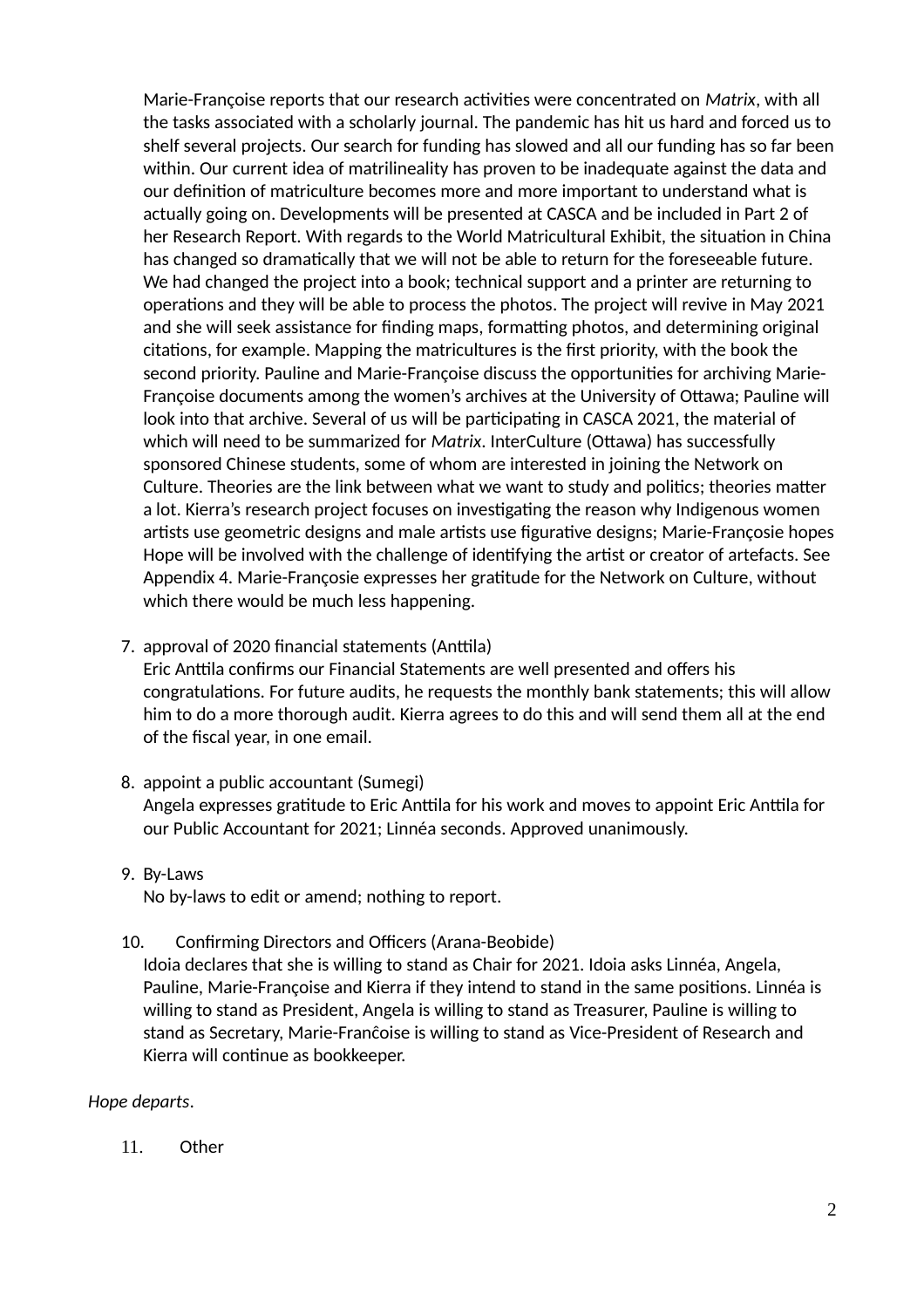1. Use of Zoom account: We have a premium ZOOM account and Linnéa has shared the log-in information with the other members of the Board of Directors. Linnéa moves that we limit access to the Zoom account only to Directors and Officers of the Board. Marie-Françoise seconds. Approved unanimously.

Annual General Meeting concuded at 14:45 EST.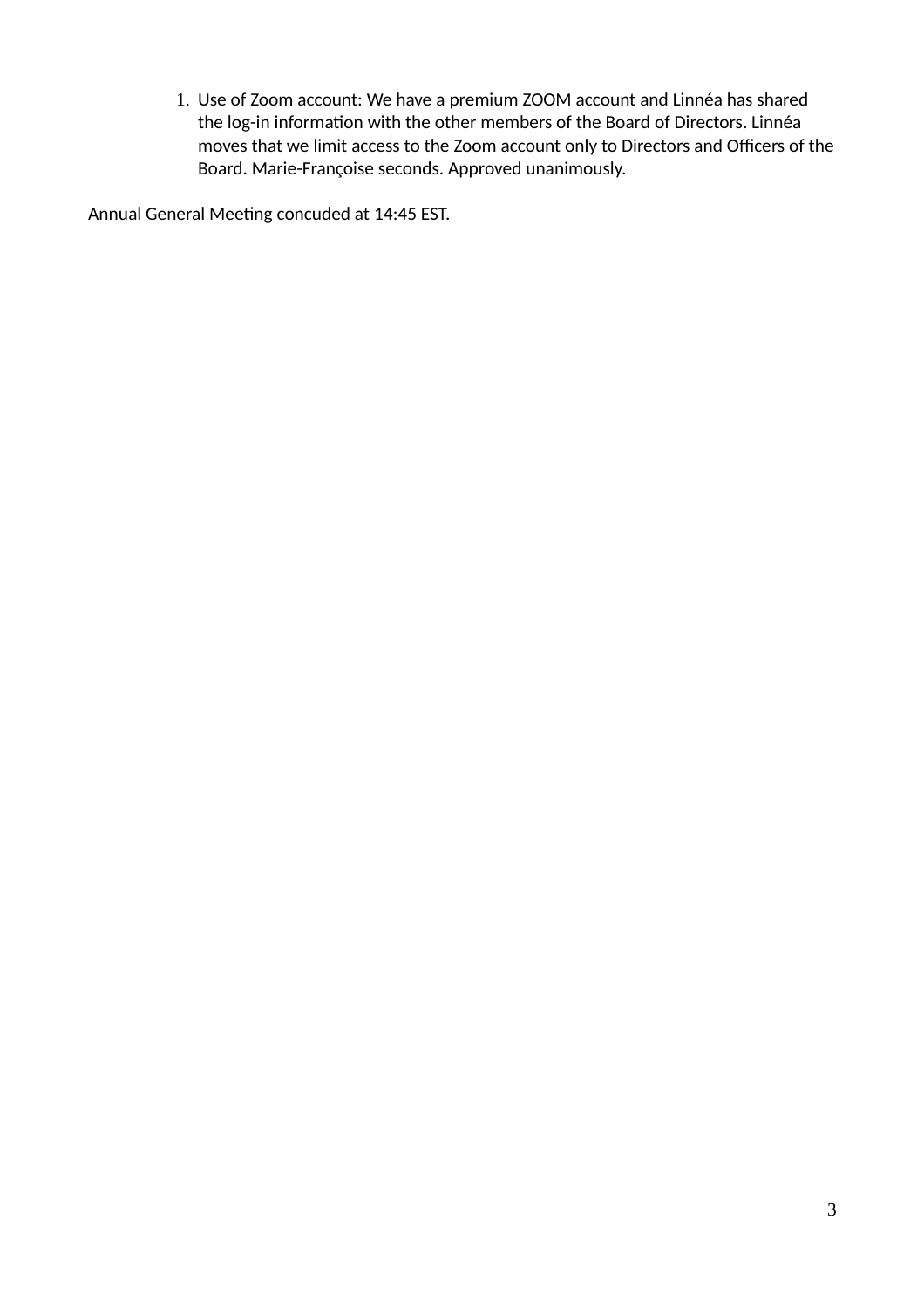### **APPENDIX 1**

#### **President's Report for 2020**

Network on Culture Annual General Meeting Linnéa Rowlat Monday, 1 February 2021

2020, which was the Network on Culture's first full year of operations, happened in the context of Covid-19. In this context, I am so very happy to see all of us around the table, hale and hearty, even with a few cracks. I think our continued existence, individually, as scholars, and collectively, as the Network, is a great gift. We're still here, all of us.

Having acknowledged that, 2020 was a slow year for the Network on Culture. On the *very* positive side, our website is a solid piece of work, now having upgrades, and our *Matrix: A Journal for Matricultural Studies* has launched and received some very positive feedback. Our second issue promises to be excellent, and our third and fourth issues are in production. Once those four issues are published, we can apply for Grants and Aid to Scholarly Journals from SSHRC.

On the other hand, there were some tasks left undone, such as applying for Community Group status with SSHRC, and some projects that have necessarily paused, such as our collaboration with Cultural Horizons and the World Matricultures project. We have not initiated our vision of mapping matricultures against the North American Indigenous language families.

I don't see these as failures; as I said earlier, we are all still here, we are all still working towards creating our visions, and, for 2020, that's good enough. It may even be great.

In 2021, I intend to finish our application to SSHRC to register with Community Group status or, if the requirements for that have changed, to explore what kind of relationship with them we can achieve. I also intend to seek other funding opportunities for the Network on Culture, from foundations and other granting bodies, similar to the Yukon government's Covid-19 Recovery Research Programme. I have not heard back yet about the Expression of Interest, and hope that some of you will also find individual research projects that will be supported by the Network on Culture.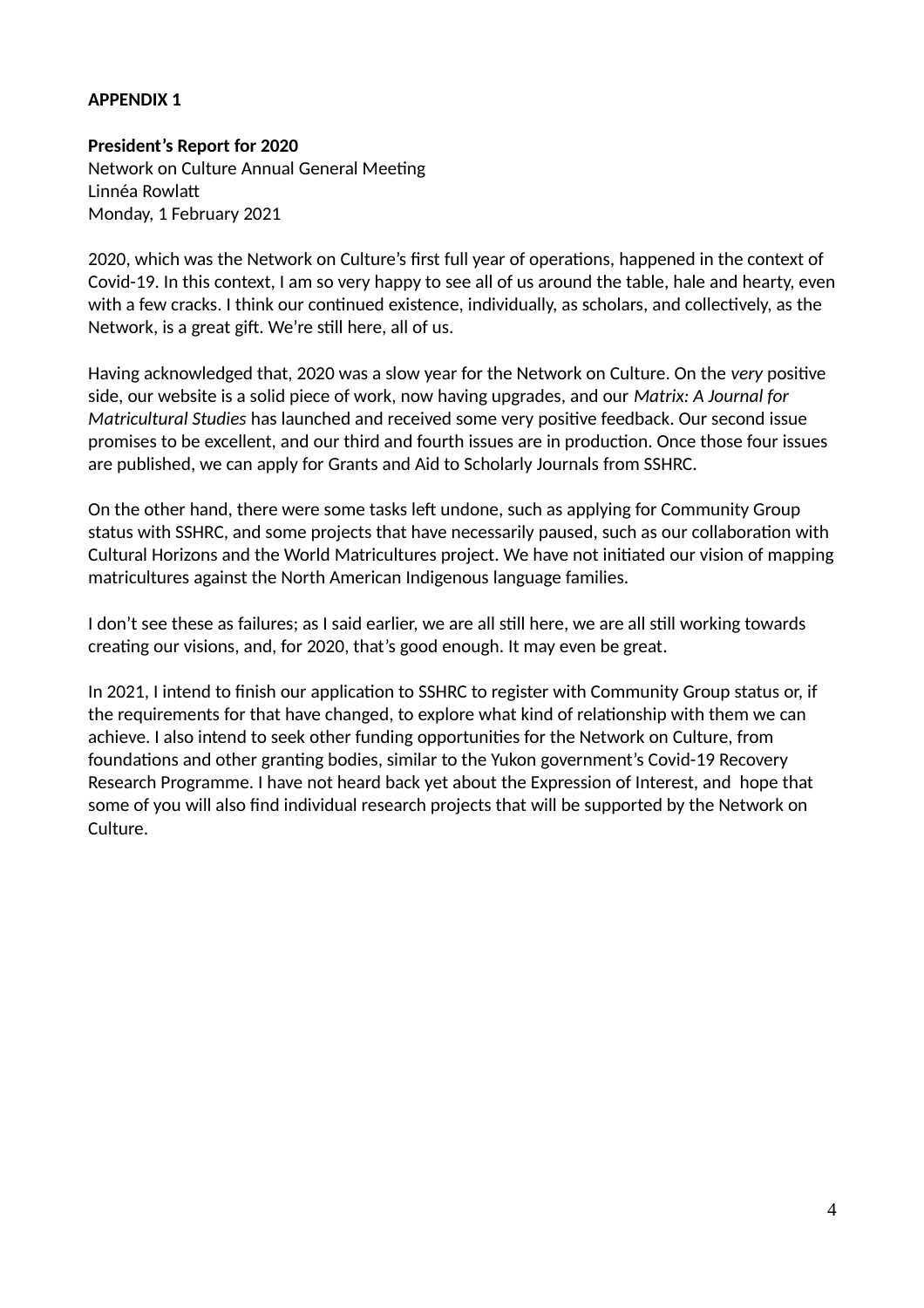## **APPENDIX 2**

January 30, 2021

Re: Network on Culture Treasurer's Report

As everywhere, 2020 was a very quiet year for the Network on Culture, but despite that we have managed to keep ourselves financially viable. We began 2020 with \$4830 in the bank, which gave us a cushion to face the year.

With regard to expenditures, we were happy to finalize our website at a very reasonable cost. Our major expenditure for the year relates to the work done on the Anjali Archives; a project in collaboration with Cultural Horizons to construct a digital danceography of Anne-Marie Gaston's classical Indian dance performances.

Finally, our memberships are up from the previous year, a trend we hope to see continue and increase.

Respectfully submited by Angela Sumegi **Treasurer**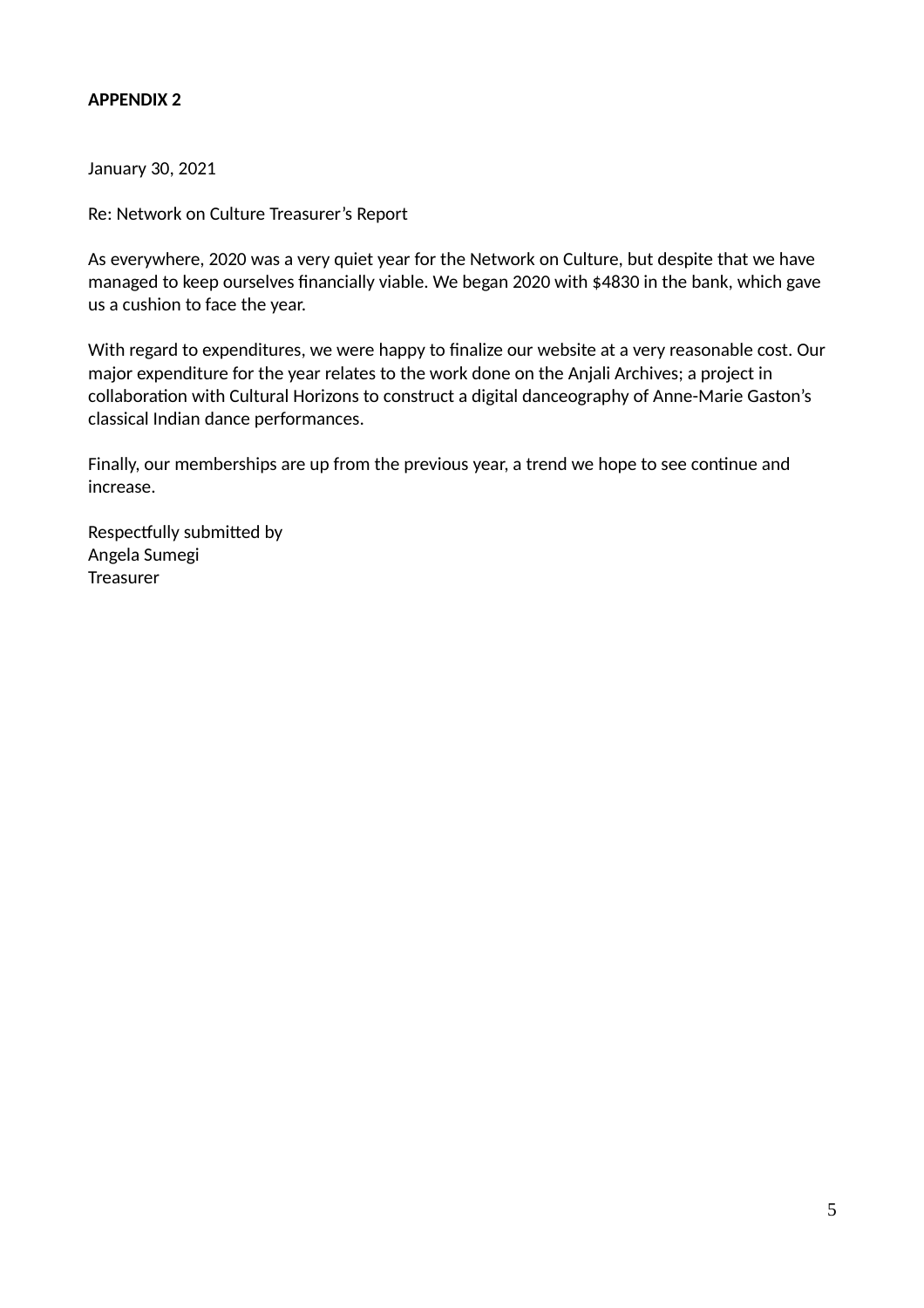**Annual Secretary's Report to the Network on Culture Prepared for the Annual General Meeting 01 February 2021 Submitted by: Pauline McKenzie Aucoin, Ottawa, Canada**

## **Please accept the following Secretary's Report, submitted to the Board of the Network on Culture.**

## **Administration**

The Secretary reports that the administration of the Network on Culture has proceeded smoothly over the past year, notwithstanding the Covid-19 pandemic. We have continued to meet regularly online via Zoom to facilitate the business of the Network, and I report on the following.

#### **Membership**

The membership consists of seven members (five regular members and two student members). The member who is not a Board Member changed from La Ming Ying (China) to Heidi Goetner-Abendroth (Germany), thus continuing as an international organization. There are currently ten (10) collaborators (scholars and community members) working in association with *Matrix: a Journal for Matricultural History.*

### **Obligations for a Non-Profit Corporation**

The 2020 Annual Return required by Corporations Canada to renew our not-for-profit status was submited, according to government requirements, with the required information being noted of any change of Directors, change of Address for the Directors, and change of By-Laws for the Corporation. The income from public sources for the corporation remained under \$10,000.00, and so the Financial Statement of the corporation did not need to be submited for approval at this time.

## **Financial Obligations**

The T3010 was submited as required for a not-for-profit corporation. Receipts for all donations were issues for 2019, and I note that there is no change in status in our GST/HST status.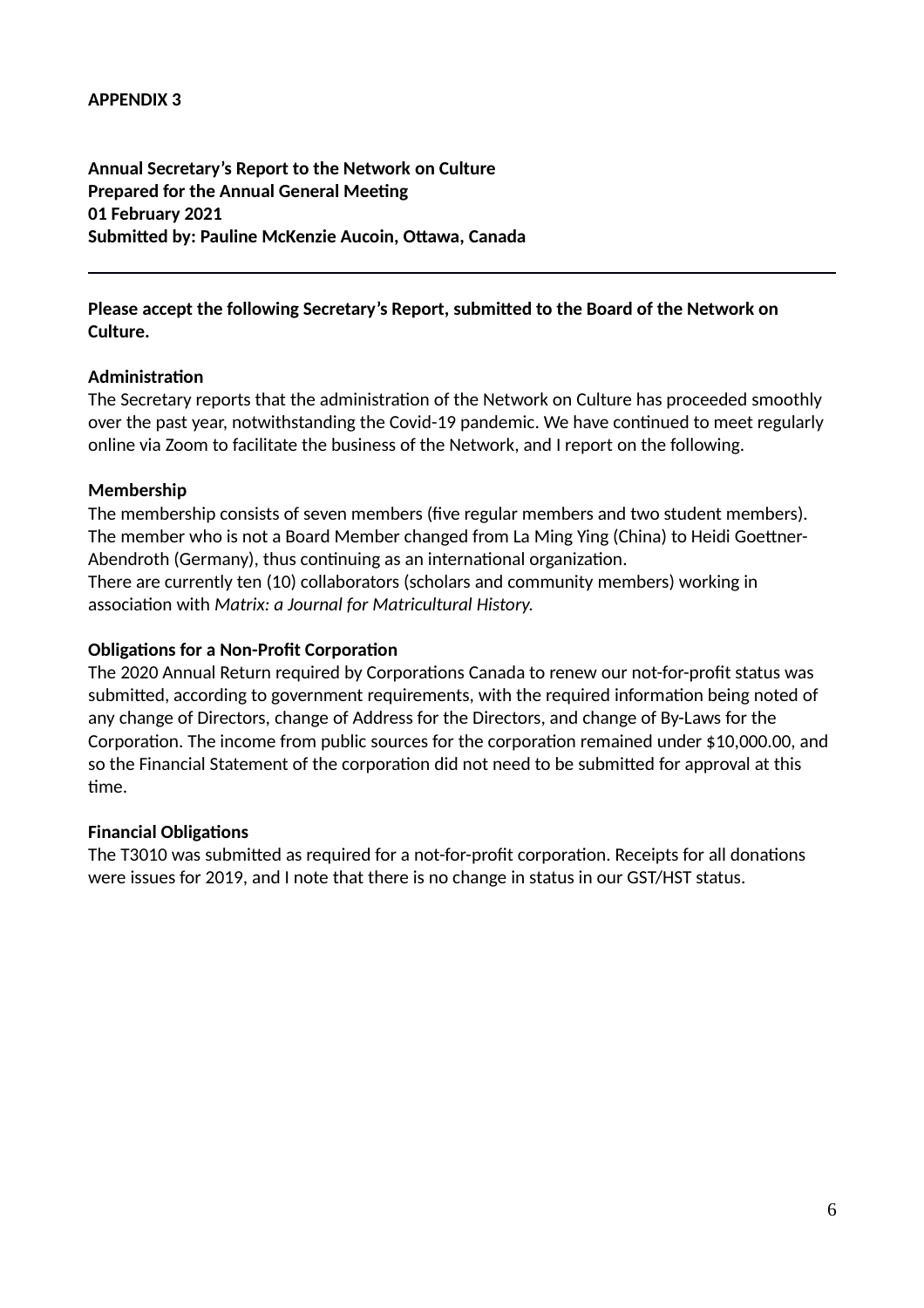### **APPENDIX 4**

# **Network on Culture, AGM, Monday 1 Feb 2021 Report on research activities by Marie-Françoise Guédon, V.P. Research**

For the most part, research activities were concentrated on contributing material to Matrix,: writing contributions, editing, translating and the multiple tasks associated with publishing a scholarly journal

The Covid crisis has hit us hard. forcing us to temporarily shelf several early projects. And it slowed down our efforts to reach sources of funding; so far all our activities have been financed from within. Yet, is has been a productive year.

#### **A-Let me start with the problematic items**

1- "Mapping Languages of matricultures" ; a five years project for Africa, started 2 years ago and directed by Martin Kalulambi.

Martin has simply disappeared. We last heard of him a year and a half ago; his colleagues at the were able to locate him in Gongo, then nothing. The project was to be built continent by continent: North America, South America; Africa (Sub-Sahara, northern Africa), Eastern Asia; Southeast Asia. We feel Martin's absence.

However, building on an affidavit on Algonquian-speaking peoples and matrilineal tendancies, I went on constructing data bases for North America, and checking sources in order to refine our hypotheses, and discovered that the current uses of notion of matrilineality had to be re-examined and tested against "real" data, and the notion of matriculture became even more important. Consequently, part II of my contribution to Matrix, vol 1-1 on the matricultural aspects of the Algonquian-speaking culture" has become a full- scale research project of its own, resulting in my contribution to the coming CASCA event.

2- World matricultures exhibition: From exhibit catalogue to stand alone publication.

This was brought to a stand-still by the COVID quarantine that blocked access to technical support. In order to transform it as planned into a pedagogical project budget, we are all going to contribute some expertise. Good news: The most probable printing outfit (DLR, Gatineau) is back in (virtual) business, I contacted them, and they assured me of their technical support especially as far as photographs and illustrations are concerned. It is up to us to assemble the material.

3- Also in virtual holds:

Digital Archiving for Cultural Horizon- Anjali

Cultural Research Archives: especially for us to let it be known that we would welcome scholarly material other wise endangered or inaccessible

The Ottawa Chinese Free Masons plans for a festival and a museum on Chinese immigrants in Canada